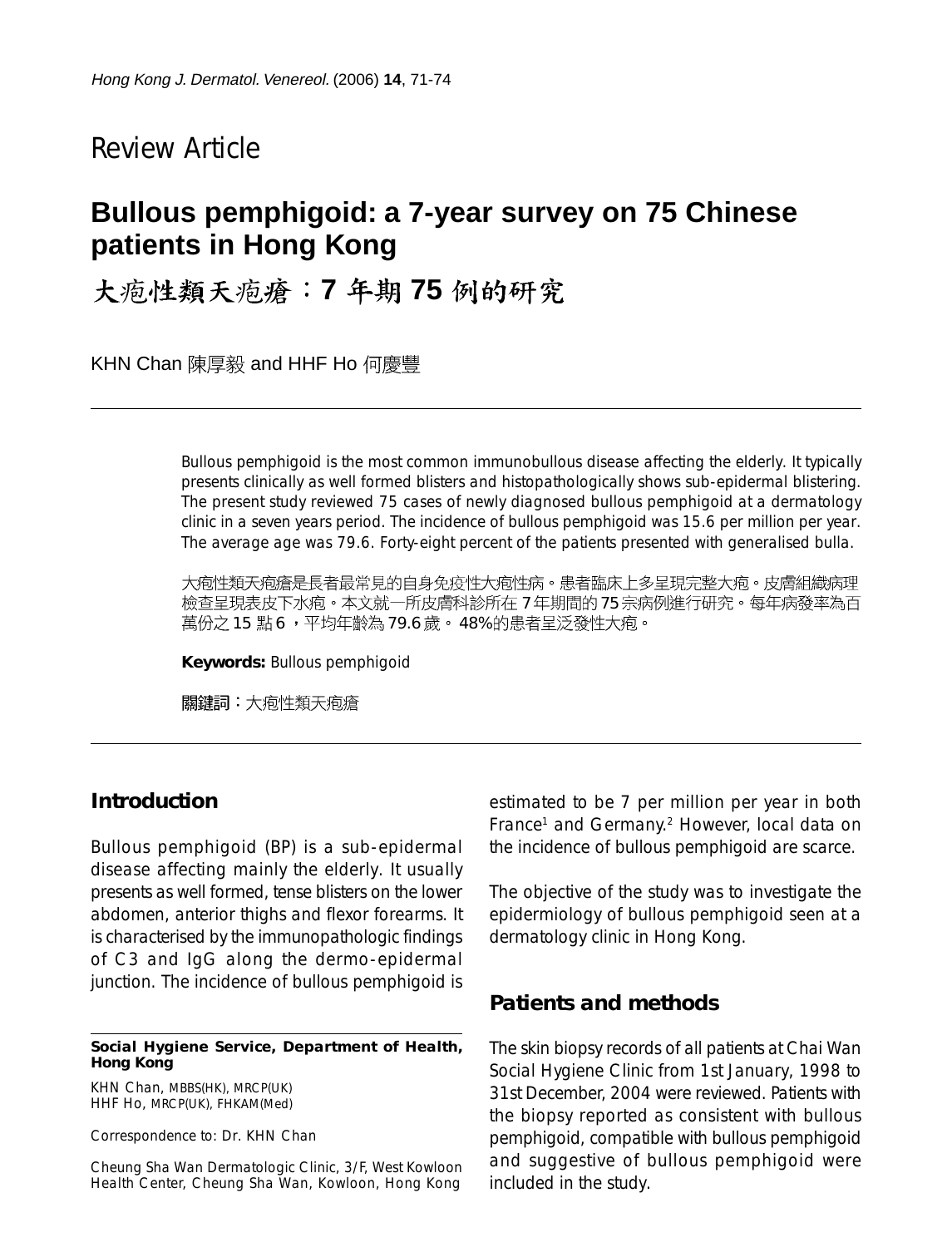The following data were extracted from the medical records: patients' demographic, associated medical illnesses and investigation results.

## **Results**

### *Demographics*

Seventy-five new cases of bullous pemphigoid were diagnosed during the study period. The female to male ratio was approximately 1.2:1 (41 females and 34 males). The mean age of onset of disease was 80 (range 45-98) (Table 1). Approximately half of patients (52%) lived at home (Table 2).

### *Clinical presentation*

Thirty-six patients had generalised bullous pemphigoid, involving trunk and limbs. Thirty-nine patients had localised bullous pemphigoid, involving only one body part. Only one of them had oral erosion (Table 3).

## *Duration of symptom onset to the first consultation*

The average duration of symptom onset to the first consultation at Chai Wan Social Hygiene Clinic was 45.3 days. The longest duration of symptom onset to the first consultation was 730 days, whereas the shortest one was 1 day. For the generalised bullous pemphigoid, the duration of symptom onset to the first consultation was 31.9 days (Table 4).

## *Associated medical illnesses*

Approximately half of the patients had hypertension. One third of patients had cerebrovascular accident. The other associated medical illnesses were shown in Table 5.

### *Histology and immunopathology*

Histology showed sub-epidermal blistering in all cases. Seventy-one patients showed linear deposits **Table 1.** Demographics of patients with bullous pemphigoid

|     | Male | Percentage |     | Female Percentage |
|-----|------|------------|-----|-------------------|
| Sex | 41   | 45.3       | 34  | 54.7              |
|     | Min  | Mean       | Max | S.D.              |
| Age | - 45 | 79.6       | 98  | 9.8               |

#### **Table 2.** Patients' living conditions

|                                     |    | Home Percentage OAH Percentage |     |    |
|-------------------------------------|----|--------------------------------|-----|----|
| Living                              | 39 | 52                             | 36. | 48 |
| environment                         |    |                                |     |    |
| $\bigcap A H = \bigcap A$ agad home |    |                                |     |    |

OAH=old aged home

#### **Table 3.** Clinical presentation

|             | <b>Number</b> | Percentage |  |  |
|-------------|---------------|------------|--|--|
| Generalised | 36            | 48         |  |  |
| Localised   | 39            | 52         |  |  |
| Oral lesion |               | 13         |  |  |

**Table 4.** Duration of symptom onset to the first consultation

|                 | Generalised | Localised |  |
|-----------------|-------------|-----------|--|
| Duration (Days) | 31.9        | 57.7      |  |
| t test, p=0.397 |             |           |  |

#### **Table 5.** Associated medical illnesses

|                          | Number | Percentage |
|--------------------------|--------|------------|
| Hypertension             | 35     | 46.7       |
| Cerebrovascular accident | 26     | 34.7       |
| Ischaemic heart disease  | 18     | 24         |
| Dementia                 | 18     | 24         |
| Diabetes mellitus        | 18     | 24         |
| Cancer                   | 7      | 9.3        |
| Chronic chest condition  | 4      | 5.3        |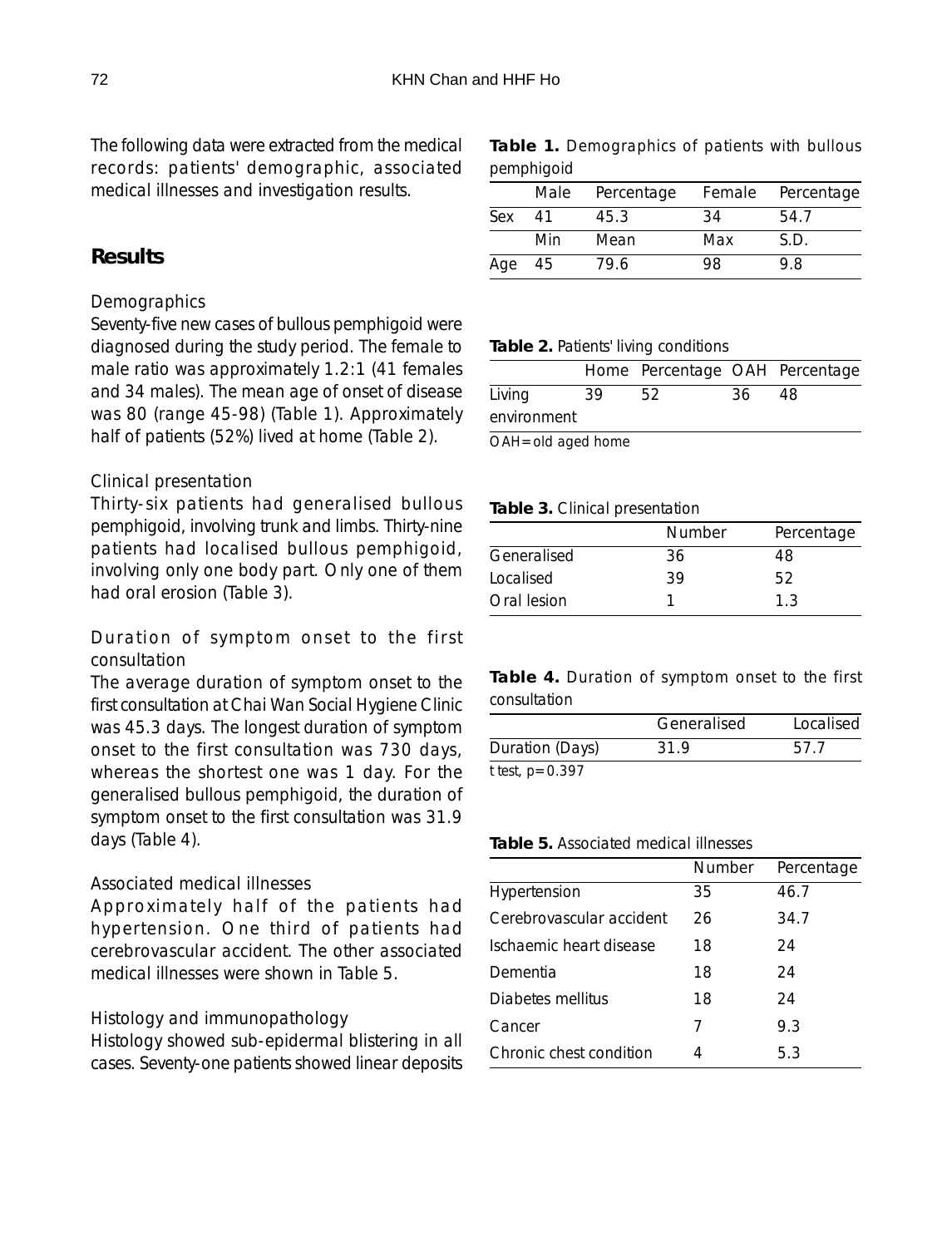of C3 and/or complement at the dermo-epidermal junction. Direct immunofluorescence were absent in four patients because the epidermis was absent. The diagnoses of these cases were based on the clinical features, histology and indirect immunofluorescence. Indirect immunofluorescence were done in 50 patients. Forty-seven of them showed positive indirect immunofluorescence (Table 6).

# **Discussion**

Chai Wan Social Hygiene Clinic provides dermatological services to people living in the Eastern District in Hong Kong Island. Eastern District has a population of 0.689 million. As a result, the incidence of bullous pemphigoid in Hong Kong would be more than 15.6 per million per year. This was the minimum estimate as patients with bullous pemphigoid could consult dermatologists in the private sectors. The figure was much higher than the studies reported from France<sup>1</sup> and Germany.<sup>2</sup> The incidence was twice than that of the figure − 7.6 per million per year, reported from Singapore.3 This contradicts the belief that bullous pemphigoid is rarer in the Far East than in Western Europe.4

Our results showed that bullous pemphigoid was more common in the elderly population, with only a slight female predominance. The results are in keeping with a study from Singapore.3 The reasons for the higher incidence in the elderly are not known. Some reports showed that altered immune regulation with aging might contribute to the

development of bullous pemphigoid.5 The portion of memory T cells increases with aging and they have a predilection towards the Th2 cytokine profile. These changes in immune system may lead to loss of self-tolerance and contribute to the generation of autoimmune process against the skin basement membrane antigen.<sup>6</sup>

Our study showed no major difference in the incidence of bullous pemphigoid between patients living at home and in the old aged home. This suggests that the incidence of bullous pemphigoid may not be related to the living environment.

Generalised bullous pemphigoid accounted for 48% in our series. Mucosal involvement was rare is our study  $(-1 %)$  which was similar to the finding in other study.5 The longest duration of symptom onset to the first consultation was 730 days. This suggests that bullous pemphigoid may be neglected by patients or overlooked by attending doctors. Bullous pemphigoid should be attended as soon as possible as it is associated with high mortality rates, particularly the elderly population. In one study, the first year mortality rate was 41%.<sup>7</sup> Although patients with generalised disease consulted the doctors earlier than those with localised disease, there was no significant difference in the duration of symptom onset to the first consultation between the two groups.

The most frequently associated medical illnesses were hypertension, cerebrovascular accident, ischaemic heart disease, dementia and diabetes mellitus. A case control study also reported a

**Table 6.** Immunofluorescence study

| Immunofluorescent study     |    | Positive Percentage Negative Percentage Not done Percentage |  |      |
|-----------------------------|----|-------------------------------------------------------------|--|------|
| Direct immunofluorescence   |    | 947                                                         |  |      |
| Indirect immunofluorescence | 41 | 62.7                                                        |  | 33.3 |